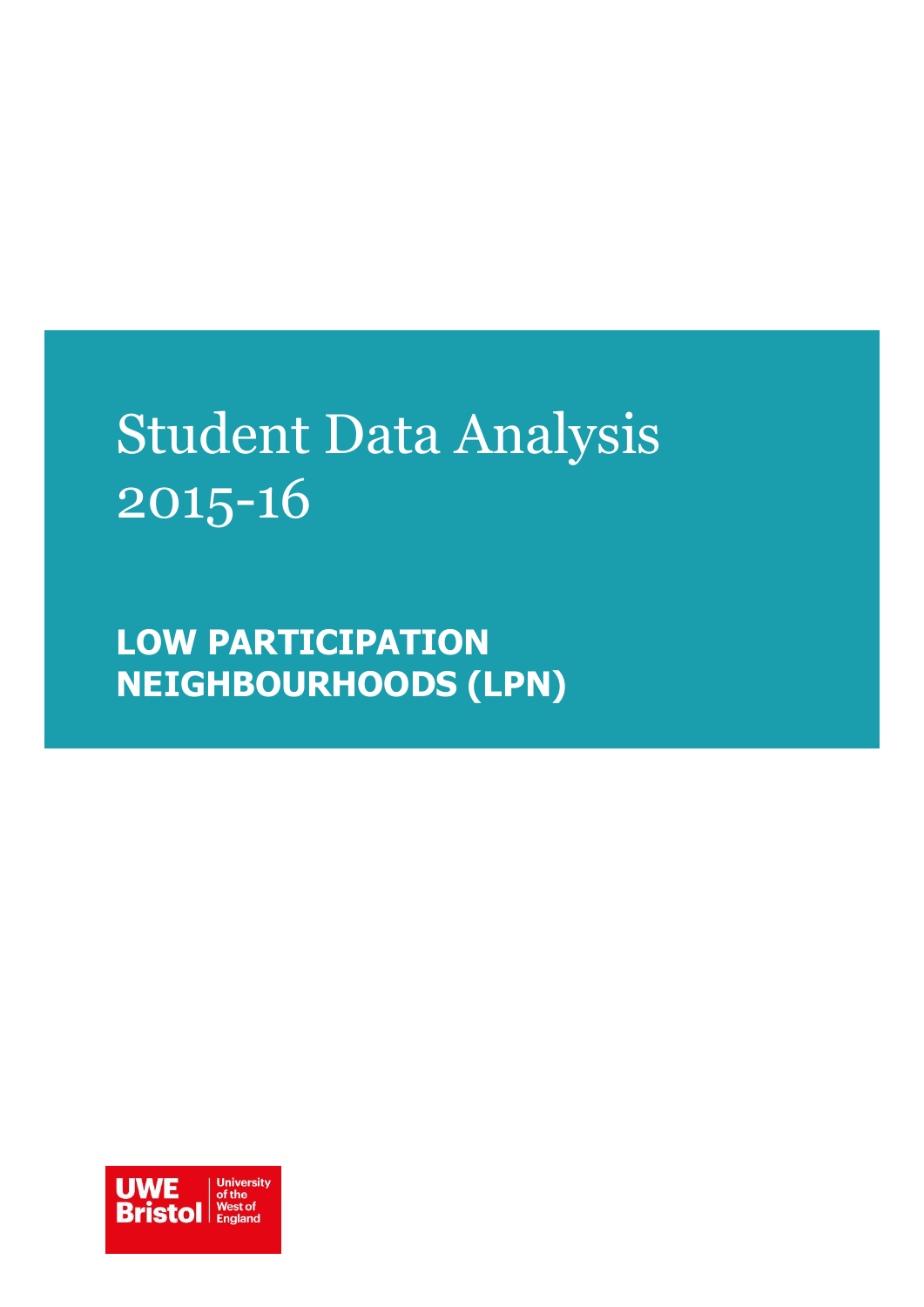# **Contents**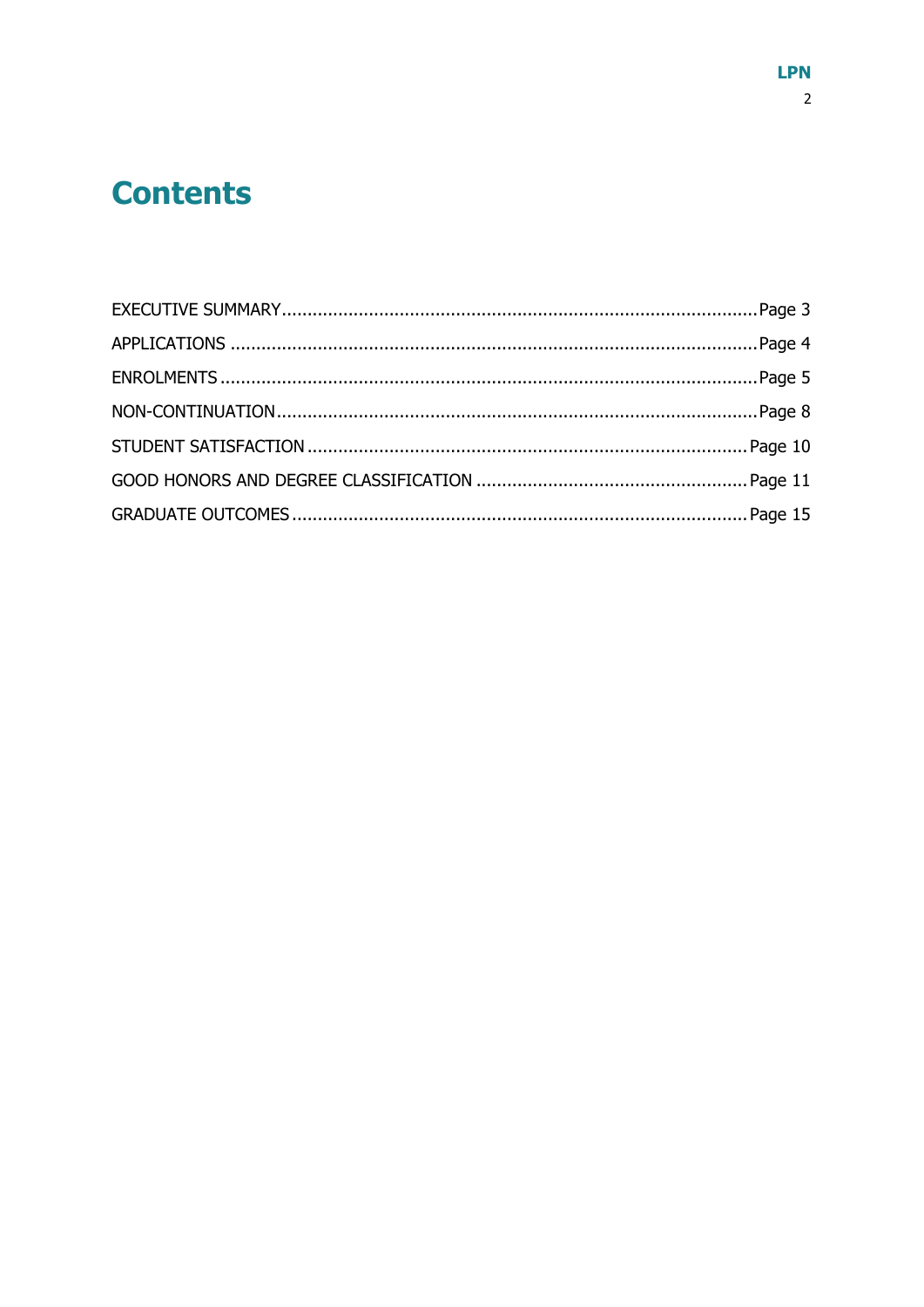# <span id="page-2-0"></span>**EXECUTIVE SUMMARY**

- Across the university, approximately 14% of young applicants are from a Low Participation Neighbourhood (LPN).
- HAS receive a higher than average proportion of applications from young LPN applicants; in particular, in Nursing and Midwifery 19% of applications are from young LPN applicants.
- Students from LPN postcodes account for around 13% of new entrants in 15/16 and are a slightly higher proportion of the new student population in ACE and HAS.
- The highest proportions of LPN students are in Education, Arts & Cultural Industries and Applied Sciences. Conversely, the lowest proportion of LPN students can be seen in Architecture and the Built Environment and Allied Health Professions
- According to HEFCE, in 15/16, the proportion of LPN students in higher education was 11%.
- Over time, the non-continuation rate for young LPN students has steadily increased but the non-continuation gap between young LPN and other students has reduced by 0.3pp.
- In FET, all departments have a greater proportion of young LPN students remaining active in the university than they do for other students. Since 14/15, in Architecture and the Built Environment, all enrolled young LPN students have remained active in the university.
- Students from an LPN background report slightly lower levels of satisfaction overall however, when broken down by various measures of satisfaction, there is less satisfaction with organisation and management. HEFCE have noted that across the sector, LPN graduates generally express similar levels of satisfaction as other students.
- The proportion of young LPN students achieving good honours has consistently remained lower than the proportion other students have achieved but over time, has increased by 0.3pp.
- Over time, the rate of firsts achieved by young LPN students has increased by 0.4pp however; the rate of 2.1s achieved by young LPN students has fluctuated and decreased by 0.1pp.
- Students from an LPN postcode area achieve graduate outcomes in line with the average of the young population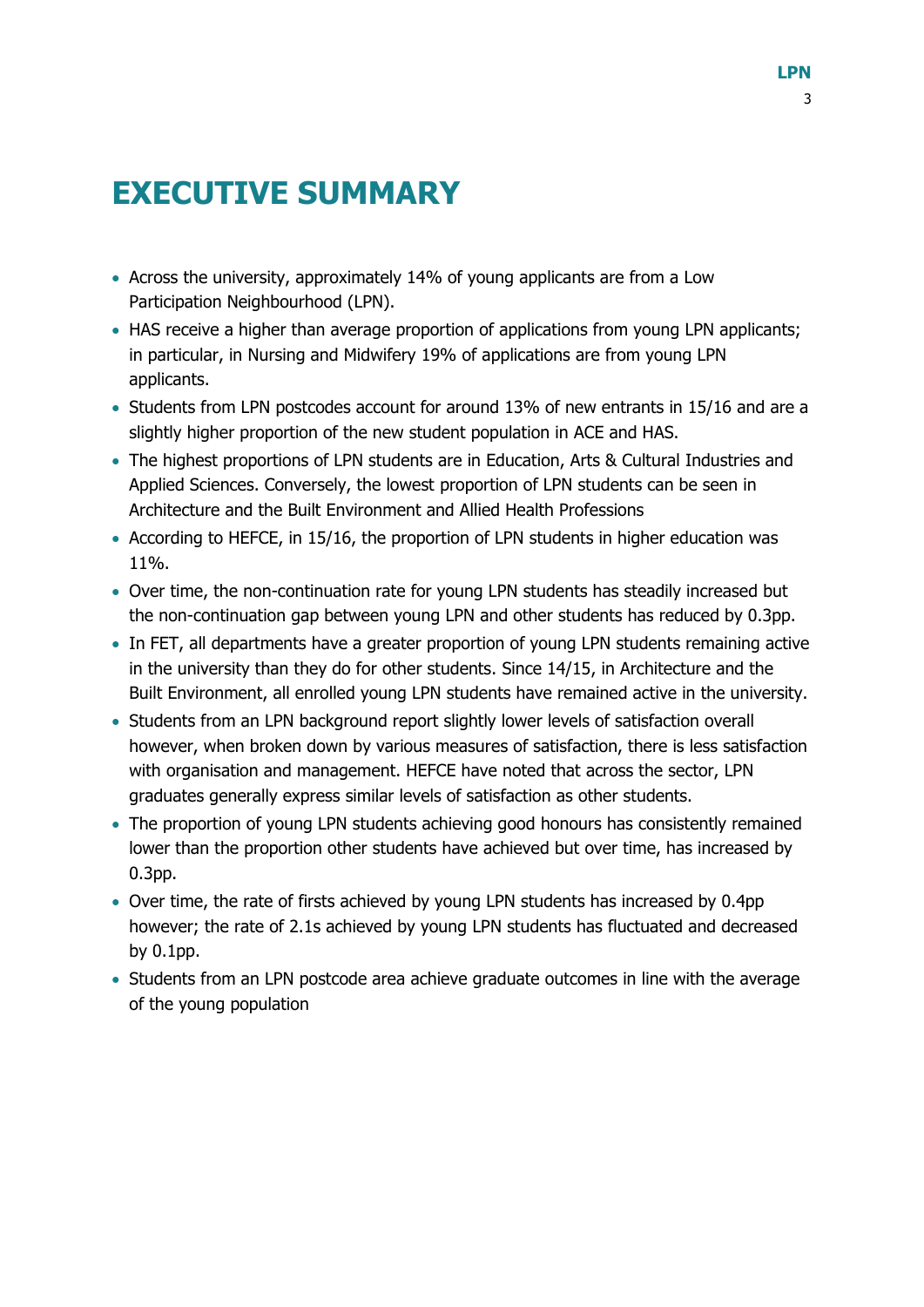# <span id="page-3-0"></span>**APPLICATIONS**

**Table 1** shows applications across the university broken in 15/16 down by LPN status

|                   |            |                                                      | <b>LPN</b><br>Young | <b>Other</b> | <b>LPN</b><br>Young % | Other <sub>%</sub> |
|-------------------|------------|------------------------------------------------------|---------------------|--------------|-----------------------|--------------------|
| <b>University</b> |            |                                                      | 2746                | 17,334       | 14%                   | 86%                |
|                   | <b>ACE</b> |                                                      | 664                 | 4214         | 14%                   | 86%                |
|                   |            | Art and Design                                       | 197                 | 1547         | 11%                   | 89%                |
|                   |            | Arts and Cultural Industries                         | 136                 | 770          | 15%                   | 85%                |
|                   |            | Education                                            | 136                 | 592          | 19%                   | 81%                |
|                   |            | Film and Journalism                                  | 195                 | 1305         | 13%                   | 87%                |
|                   | <b>FBL</b> |                                                      | 525                 | 3298         | 14%                   | 86%                |
|                   |            | Accounting, Economics and<br>Finance                 | 82                  | 546          | 13%                   | 87%                |
|                   |            | <b>Business and Management</b>                       | 268                 | 2052         | 12%                   | 88%                |
|                   |            | Law                                                  | 175                 | 700          | 20%                   | 80%                |
|                   | <b>FET</b> |                                                      | 487                 | 3851         | 11%                   | 89%                |
|                   |            | Architecture and the Built<br>Environment            | 109                 | 1237         | 8%                    | 92%                |
|                   |            | Computer Science and<br><b>Creative Technologies</b> | 187                 | 1013         | 16%                   | 84%                |
|                   |            | Engineering, Design and<br><b>Mathematics</b>        | 136                 | 1014         | 12%                   | 88%                |
|                   |            | Geography and<br><b>Environmental Management</b>     | 55                  | 587          | 9%                    | 91%                |
|                   | <b>HAS</b> |                                                      | 1033                | 5557         | 16%                   | 84%                |
|                   |            | Allied Health Professions                            | 190                 | 1299         | 13%                   | 87%                |
|                   |            | <b>Applied Sciences</b>                              | 194                 | 1047         | 16%                   | 84%                |
|                   |            | <b>Health and Social Sciences</b>                    | 307                 | 1778         | 15%                   | 85%                |
|                   |            | Nursing and Midwifery                                | 342                 | 1433         | 19%                   | 81%                |

Table 1 shows that across the university approximately 14% of young applicants are from a Low Participation Neighbourhood (LPN) however, there are variations across faculties and departments:

- In ACE, the proportion of applications received from young LPN applicants is the same as the rate received in the university overall; across the four departments, this application rate varies slightly but it is slightly higher than average in Education (19%).
- In FBL, Law receive a high proportion of applications from young LPN applicants and it is the highest across all departments in the university (20%).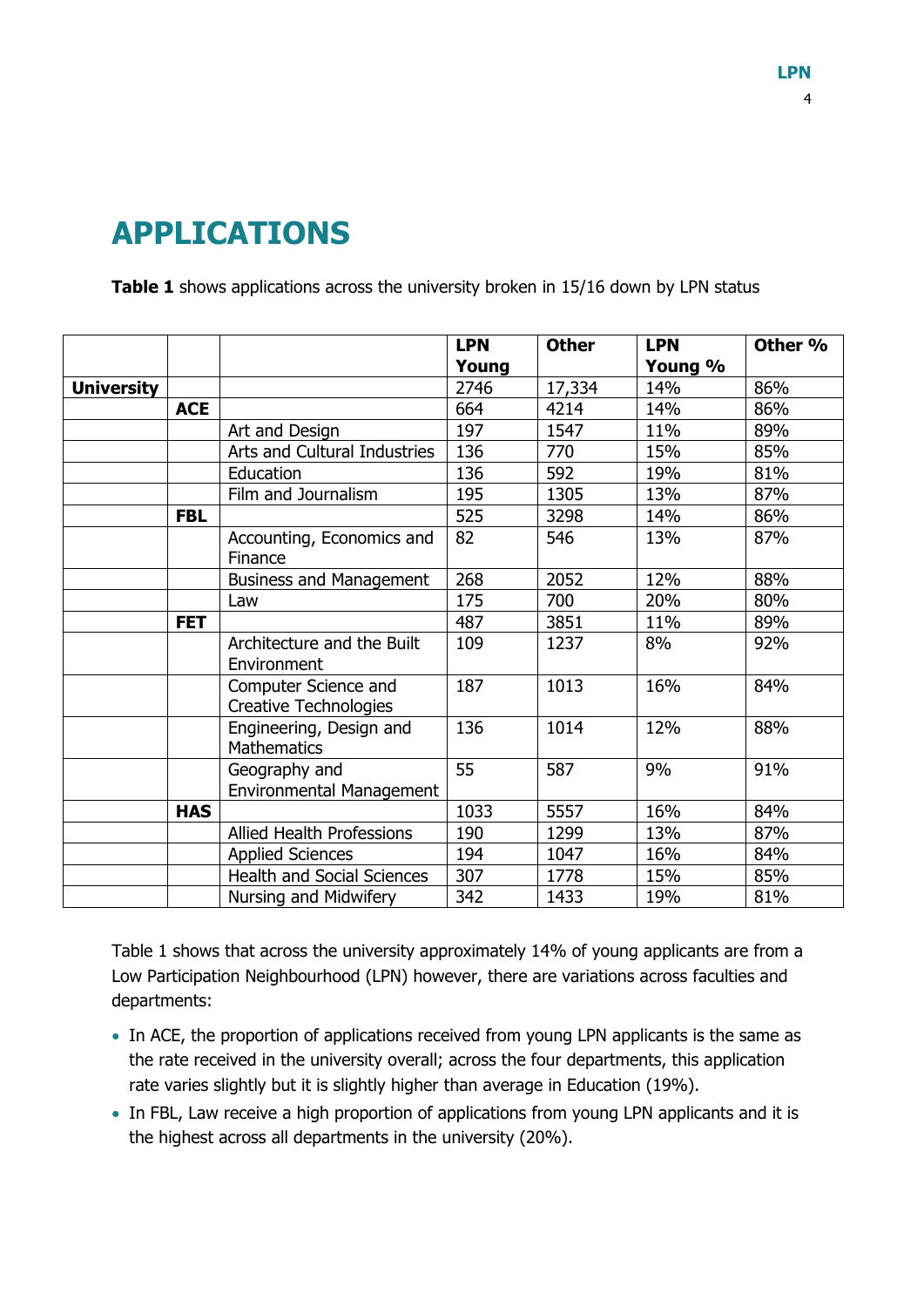- Across all four faculties, FET receive the lowest number of applications from young LPN applicants; this is particularly notable in Architecture and the Built Environment where only 8% of young applicants are from a LPN background; furthermore, in Geography and Environmental Management this proportion is 9%.
- HAS receive a higher than average proportion of applications from young LPN applicants; in particular, in Nursing and Midwifery, 19% of applications are from young LPN applicants.

### <span id="page-4-0"></span>**ENROLMENTS**

**LPN Young Other LPN Young Other University** 1979 120 1580 13751 13% 187% **ACE** | 134 | 787 | 15% | 85% Art and Design 230 230 12% 88% Arts and Cultural Industries  $\begin{array}{|c|c|c|c|c|}\n\hline\n38 & 186 & 17\% & 83\% \\
\hline\n\end{array}$ Education 26 108 19% 81% Film and Journalism 40 263 13% 87% **FBL** | 136 | 935 | 13% | 87% Accounting, Economics and Finance 33 177 16% 84% Business and Management  $\begin{array}{|c|c|c|c|c|c|c|c|c|} \hline \end{array}$  547  $\begin{array}{|c|c|c|c|c|c|c|c|} \hline \end{array}$  11%  $\begin{array}{|c|c|c|c|c|c|c|c|c|} \hline \end{array}$ Law 33 210 14% 86% **FET** | 126 | 825 | 13% | 87% Architecture and the Built **Environment** 15 187 7% 93% Computer Science and Creative Technologies 40 237 14% 86% Engineering, Design and **Mathematics** 45 249 15% 85% Geography and Environmental Management 26 152 15% 85% **HAS** | 147 | 915 | 14% | 86% Allied Health Professions 10 142 7% 93% Applied Sciences 149 243 17% 83% Health and Social Sciences 61 366 14% 86% Nursing and Midwifery 27 164 14% 86%

**Table 2** Breakdown of enrolments for young students by LPN status

Table 2 shows that students from LPN postcodes account for around 13% of new entrants in 15/16 and are a slightly higher proportion of the new student population in ACE and HAS.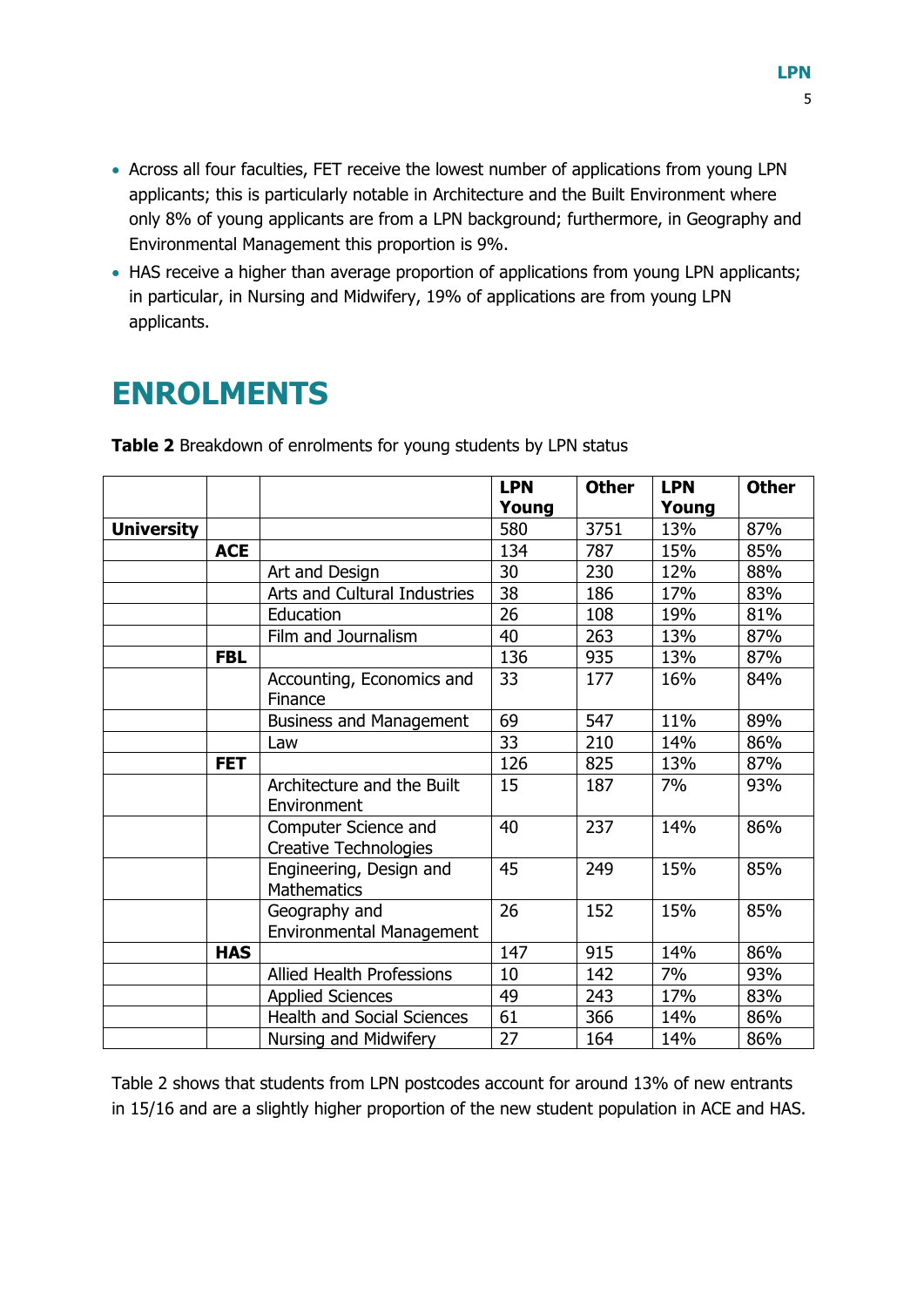The highest proportion of LPN students can be seen in Education, Arts and Cultural Industries and Applied Sciences. Conversely, the lowest proportion of LPN students can be seen in Architecture and the Built Environment and Allied Health Professions.

#### **National Comparison: HEFCE note that the proportion of students from low participation neighbourhoods (LPN) is increasing; from 04/05 to 14/15, the proportion of students from LPNs increased from 9% to 11%. According to HEFCE's Key Figures 2015-16, this proportion of 11% remains. <sup>1</sup>**

|                   |            |                                                      | 13/14      |              | 14/15      |              | 15/16      |              |
|-------------------|------------|------------------------------------------------------|------------|--------------|------------|--------------|------------|--------------|
|                   |            |                                                      | <b>LPN</b> | <b>Other</b> | <b>LPN</b> | <b>Other</b> | <b>LPN</b> | <b>Other</b> |
|                   |            |                                                      | Young      |              | Young      |              | Young      |              |
| <b>University</b> |            |                                                      | 14%        | 86%          | 13%        | 87%          | 13%        | 87%          |
|                   | <b>ACE</b> |                                                      | 15%        | 85%          | 14%        | 86%          | 15%        | 85%          |
|                   |            | Art and Design                                       | 16%        | 84%          | 10%        | 90%          | 12%        | 88%          |
|                   |            | Arts and Cultural Industries                         | 16%        | 84%          | 12%        | 88%          | 17%        | 83%          |
|                   |            | Education                                            | 16%        | 84%          | 19%        | 81%          | 19%        | 81%          |
|                   |            | Film and Journalism                                  | 13%        | 87%          | 16%        | 84%          | 13%        | 87%          |
|                   | <b>FBL</b> |                                                      | 12%        | 88%          | 12%        | 88%          | 13%        | 87%          |
|                   |            | Accounting, Economics and<br>Finance                 | 10%        | 90%          | 12%        | 88%          | 16%        | 84%          |
|                   |            | <b>Business and Management</b>                       | 10%        | 90%          | 10%        | 90%          | 11%        | 89%          |
|                   |            | Law                                                  | 18%        | 82%          | 20%        | 80%          | 14%        | 86%          |
|                   | <b>FET</b> |                                                      | 14%        | 86%          | 12%        | 88%          | 13%        | 87%          |
|                   |            | Architecture and the Built<br>Environment            | 10%        | 90%          | 10%        | 90%          | 7%         | 93%          |
|                   |            | Computer Science and<br><b>Creative Technologies</b> | 20%        | 80%          | 13%        | 87%          | 14%        | 86%          |
|                   |            | Engineering, Design and<br>Mathematics               | 14%        | 86%          | 15%        | 85%          | 15%        | 85%          |
|                   |            | Geography and<br><b>Environmental Management</b>     | 9%         | 91%          | 8%         | 92%          | 15%        | 85%          |
|                   | <b>HAS</b> |                                                      | 14%        | 86%          | 14%        | 86%          | 14%        | 86%          |
|                   |            | Allied Health Professions                            | 10%        | 90%          | 12%        | 88%          | 7%         | 93%          |
|                   |            | <b>Applied Sciences</b>                              | 13%        | 87%          | 13%        | 87%          | 17%        | 83%          |
|                   |            | <b>Health and Social Sciences</b>                    | 14%        | 86%          | 13%        | 87%          | 14%        | 86%          |
|                   |            | Nursing and Midwifery                                | 18%        | 82%          | 17%        | 83%          | 14%        | 86%          |

**Table 3** Breakdown of enrolments for young students by LPN status over time

Table 3 shows that the proportion of LPN students has remained relatively consistent across the three-year period with a slight decrease (1pp) from 13/14 to 15/16.

-

<sup>1</sup> HEFCE (2016) Student Characteristics: Social Background. Available from: http://www.hefce.ac.uk/analysis/HEinEngland/students/social/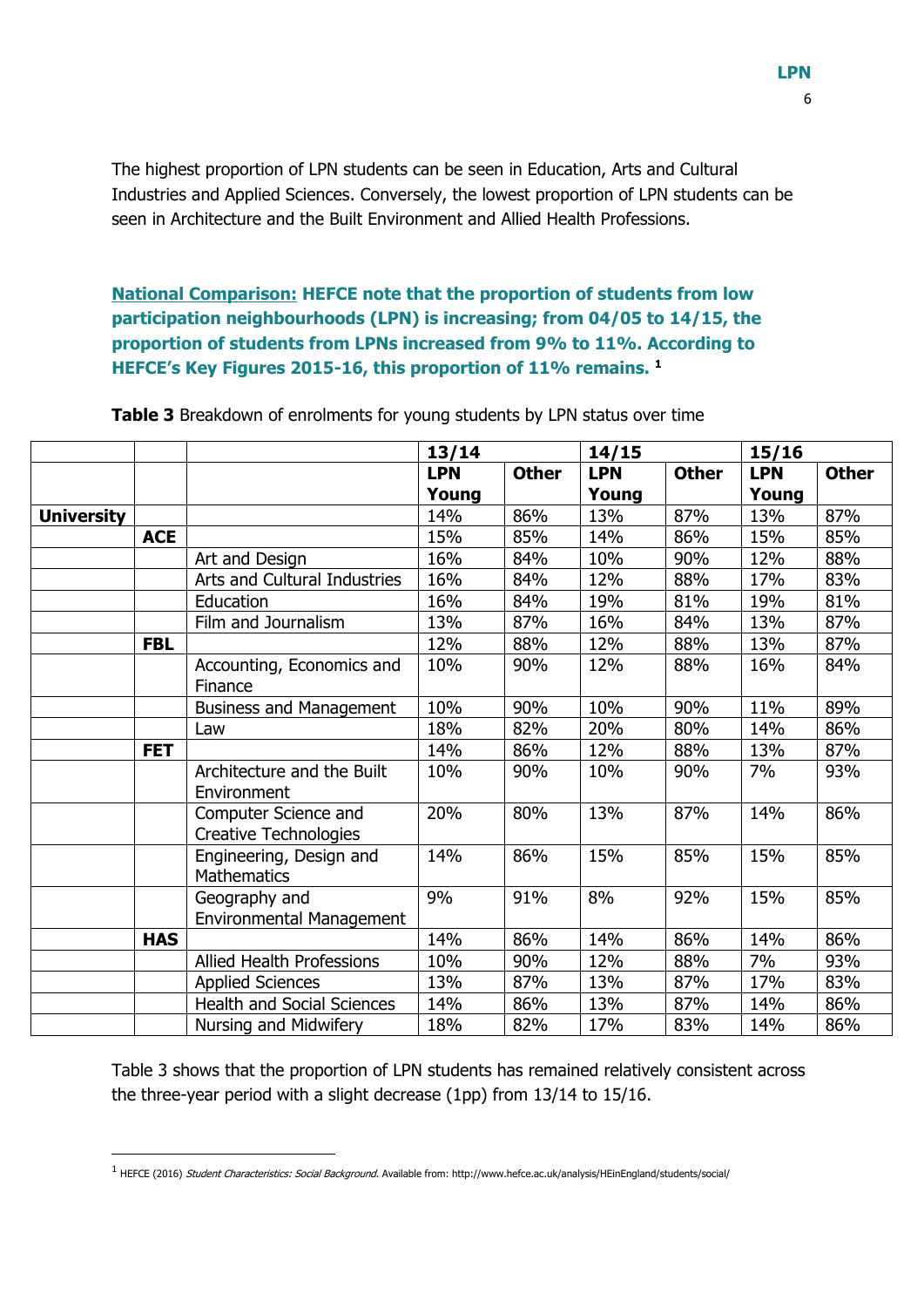- In ACE, the proportion of LPN students is variable but has increased over time within Education (3pp).
- In FBL, the proportion of LPN students has gradually increased by 1pp but over time, there is a notable increase within Accounting, Economics and Finance (6pp) and a decrease within Law (4pp).
- In FET, the proportion of LPN students has been variable within all departments but over time, the department of Geography and Environmental Management has seen the greatest increase in LPN students (6pp).
- In HAS, the proportion of LPN students has remained the same but the proportion has fluctuated across the 4 departments: both Allied Health Professions (3%) and Nursing and Midwifery have seen a decrease (4pp); Applied Sciences has seen an increase (4pp).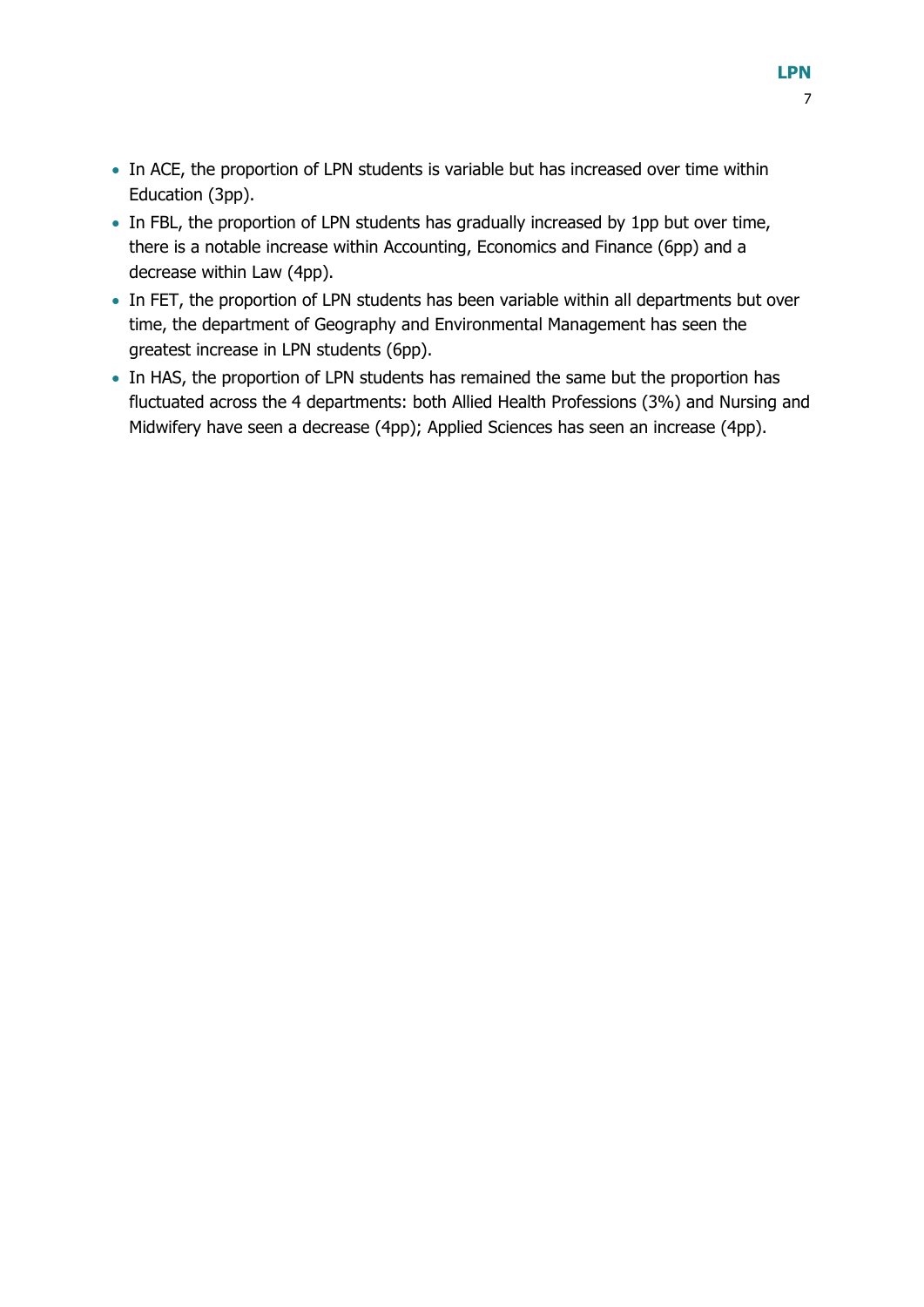# <span id="page-7-0"></span>**NON-CONTINUATION**

**Table 4** shows non-continuation rates across the university broken down by LPN status

|                   |            |                                               | 13/14      |              | 14/15      |              | 15/16      |              |
|-------------------|------------|-----------------------------------------------|------------|--------------|------------|--------------|------------|--------------|
|                   |            |                                               | <b>LPN</b> | <b>Other</b> | <b>LPN</b> | <b>Other</b> | <b>LPN</b> | <b>Other</b> |
|                   |            |                                               | Young      |              | Young      |              | Young      |              |
| <b>University</b> |            |                                               | 8.4%       | 9.3%         | 7.2%       | 6.8%         | 7.9%       | 7.3%         |
|                   | <b>ACE</b> |                                               | 10.0%      | 9.1%         | 7.7%       | 7.1%         | 9.2%       | 8.3%         |
|                   |            | Art and Design                                | 26.3%      | 11.4%        | 6.9%       | 6.9%         | 17.6%      | 9.5%         |
|                   |            | Arts and Cultural<br><b>Industries</b>        | 0.0%       | 7.4%         | 6.1%       | 6.5%         | 7.7%       | 8.3%         |
|                   |            | Education                                     | 0.0%       | 5.2%         | 3.1%       | 5.7%         | 3.8%       | 6.7%         |
|                   |            | Film and Journalism                           | 10.8%      | 11.6%        | 12.2%      | 8.8%         | 7.0%       | 7.9%         |
|                   | <b>FBL</b> |                                               | 7.1%       | 7.9%         | 6.1%       | 5.7%         | 3.6%       | 7.8%         |
|                   |            | Accounting, Economics<br>and Finance          | 16.1%      | 7.8%         | 6.7%       | 4.9%         | 5.0%       | 7.9%         |
|                   |            | <b>Business and Management</b>                | 3.4%       | 8.1%         | 5.0%       | 6.7%         | 1.6%       | 9.3%         |
|                   |            | Law                                           | 5.4%       | 7.4%         | 7.3%       | 3.8%         | 5.7%       | 3.9%         |
|                   | <b>FET</b> |                                               | 9.0%       | 13.1%        | 9.5%       | 9.3%         | 8.3%       | 9.2%         |
|                   |            | Architecture and the Built<br>Environment     | 2.9%       | 10.9%        | 0.0%       | 7.2%         | 0.0%       | 5.9%         |
|                   |            | Computer Science and<br>Creative Technologies | 10.0%      | 15.9%        | 16.7%      | 14.4%        | 11.6%      | 12.2%        |
|                   |            | Engineering, Design and<br><b>Mathematics</b> | 10.5%      | 14.2%        | 7.1%       | 9.0%         | 9.1%       | 9.2%         |
|                   |            | Geography and<br>Environmental<br>Management  | 15.4%      | 9.6%         | 16.7%      | 3.4%         | 7.1%       | 9.4%         |
|                   | <b>HAS</b> |                                               | 7.4%       | 7.6%         | 5.9%       | 5.8%         | 10.6%      | 5.2%         |
|                   |            | Allied Health Professions                     | 0.0%       | 2.3%         | 5.0%       | 4.1%         | 7.7%       | 2.8%         |
|                   |            | <b>Applied Sciences</b>                       | 16.3%      | 14.6%        | 9.8%       | 10.3%        | 8.2%       | 8.7%         |
|                   |            | <b>Health and Social Sciences</b>             | 8.0%       | 7.7%         | 3.9%       | 3.8%         | 15.4%      | 6.0%         |
|                   |            | Nursing and Midwifery                         | 0.0%       | 5.5%         | 5.0%       | 5.7%         | 7.4%       | 3.8%         |

Over time, the non-continuation rate for young LPN students has steadily increased but the non-continuation gap between young LPN and other students has reduced by 0.3pp. When broken down by faculty and department, rates vary:

 Across ACE, non-continuation rates for young LPN students vary considerably by department. There is a pronounced gap within Art and Design and in 15/16, the noncontinuation rate for young LPN students is significantly higher than it is for other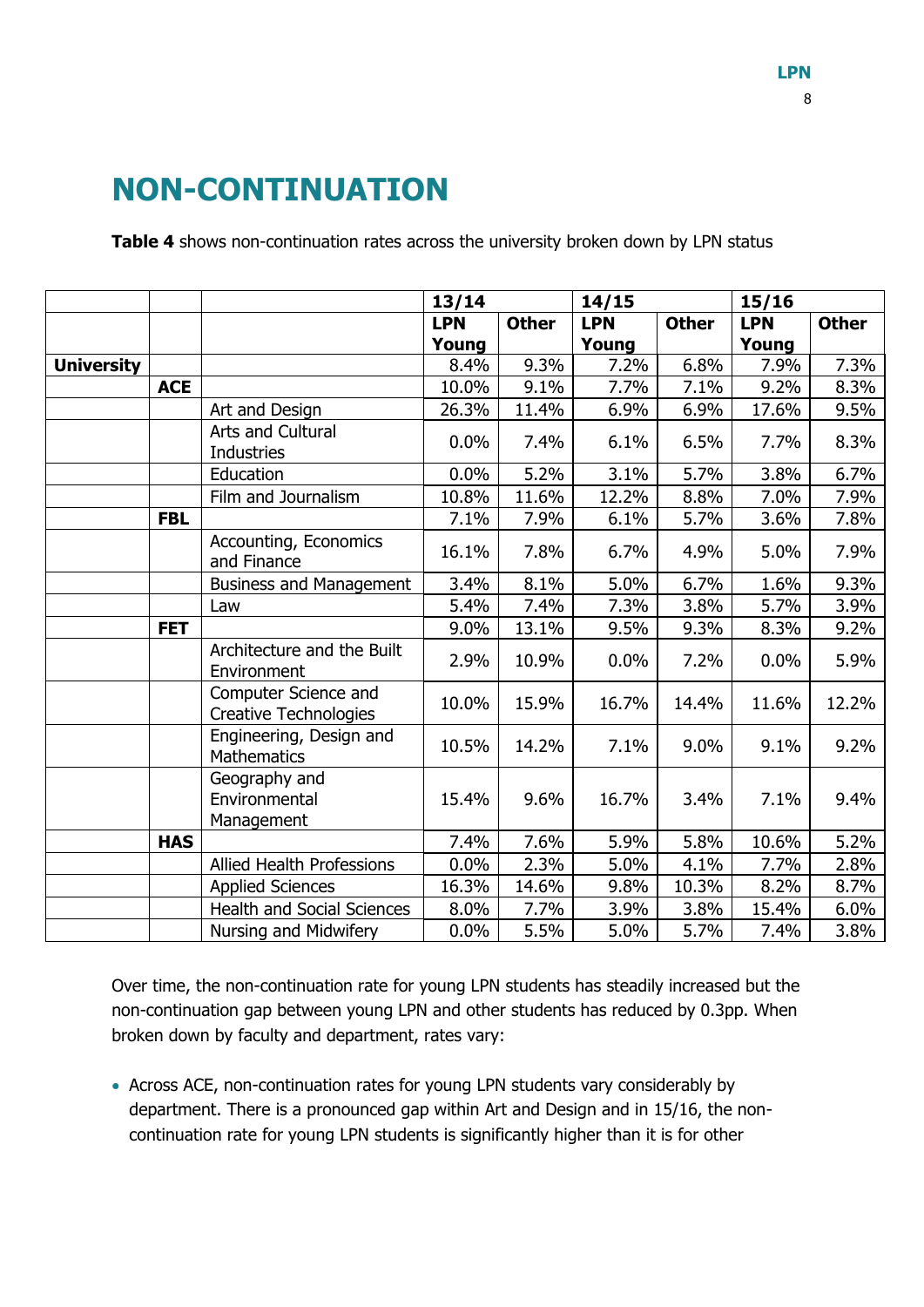students (8.1pp); however, in all other departments within ACE, the non-continuation rate for young LPN students is lower than it is for other students.

- In FBL, the non-continuation rate for young LPN students decreased over time and in 15/16 was 4.2pp lower than the non-continuation rate for other students. The only department that is an exception to this trend is Law: in 15/16, the non-continuation rate for young LPN students was 1.8pp greater than the rate for other students.
- In FET, all departments have a greater proportion of young LPN students remaining active in the university than they do for other students. Since 14/15 in Architecture and the Built Environment, all enrolled young LPN students have remained active in the university.
- In HAS, non-continuation rates for young LPN students have varied but in 15/16, the noncontinuation gap between young LPN and other students has grown and overall in the faculty, the non-continuation rate for young LPN students is greater than the rate for other students by 5.4pp. This trend is evident across most departments and is particularly notable within Health and Social Sciences where the rate of non-continuation is 15.4%, 9.4pp greater than the rate of non-continuation for other students.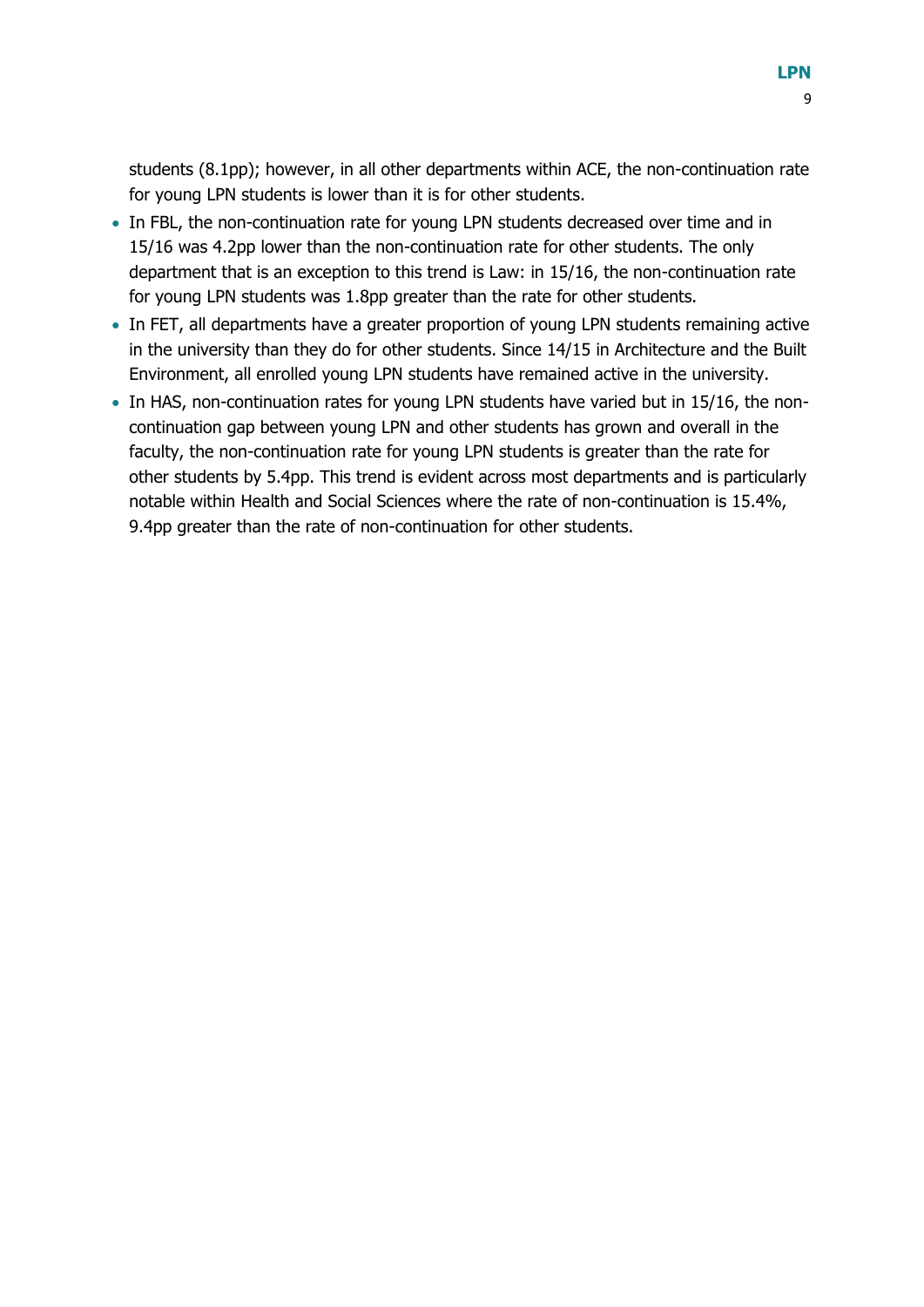# **STUDENT SATISFACTION**

**Table 5** NSS Satisfaction rates for 15/16 broken down by socio-economic status

|                   | No of<br>respondents | <b>Response</b><br>rate | <b>Teaching</b> | and      | support | <b>Assessment   Academic   Organisation</b><br>and | Learning<br><b>Resources</b> | Personal<br>Development | Students'<br><b>Union</b> | <b>Overall</b><br>satisfaction |
|-------------------|----------------------|-------------------------|-----------------|----------|---------|----------------------------------------------------|------------------------------|-------------------------|---------------------------|--------------------------------|
|                   |                      |                         |                 | feedback |         | management                                         |                              |                         |                           |                                |
| $NS-Sec 1-3$      | 1559                 | 86%                     | 90              | 76       | 85      | 81                                                 | 90                           | 86                      |                           | 88                             |
| <b>NS-SEC 4-7</b> | 815                  | 85%                     | 89              | ر ،      | 84      | 78                                                 | 89                           | -87                     |                           | 86                             |
| <b>Not</b>        | 1130                 | 86%                     | 86              | フフ       | 84      | 82                                                 | 91                           | 86                      |                           |                                |
| Classified        |                      |                         |                 |          |         |                                                    |                              |                         |                           |                                |

Table 5 breaks down the NSS student satisfaction results by broad social class grouping, as LPN data is not available. NS-SEC 1-3 classes represent managerial professions, groups 4-7 represent lower and routine professions (and are considered to be a target group within widening participation work because fewer of these individuals will have family that have been to university).

<span id="page-9-0"></span>The table shows slightly lower satisfaction rates for students from groups 4-7, particularly in the area of organisation and management and assessment and feedback. Students from groups 1-3 reported a lower rate of satisfaction within the areas of personal development and the Students' Union.

**National Comparison: In their report, 'Graduate satisfaction with undergraduate choices', HEFCE identified that graduates from LPN areas generally express the same levels of satisfaction with their HE choices as those from other areas. The only notable difference was that LPN graduates were more likely to express dissatisfaction with qualification choice. <sup>2</sup>**

-

10

<sup>&</sup>lt;sup>2</sup> HEFCE (2016) *Graduate Satisfaction with Undergraduate Choices*. Available from: http://www.hefce.ac.uk/pubs/year/2016/201628/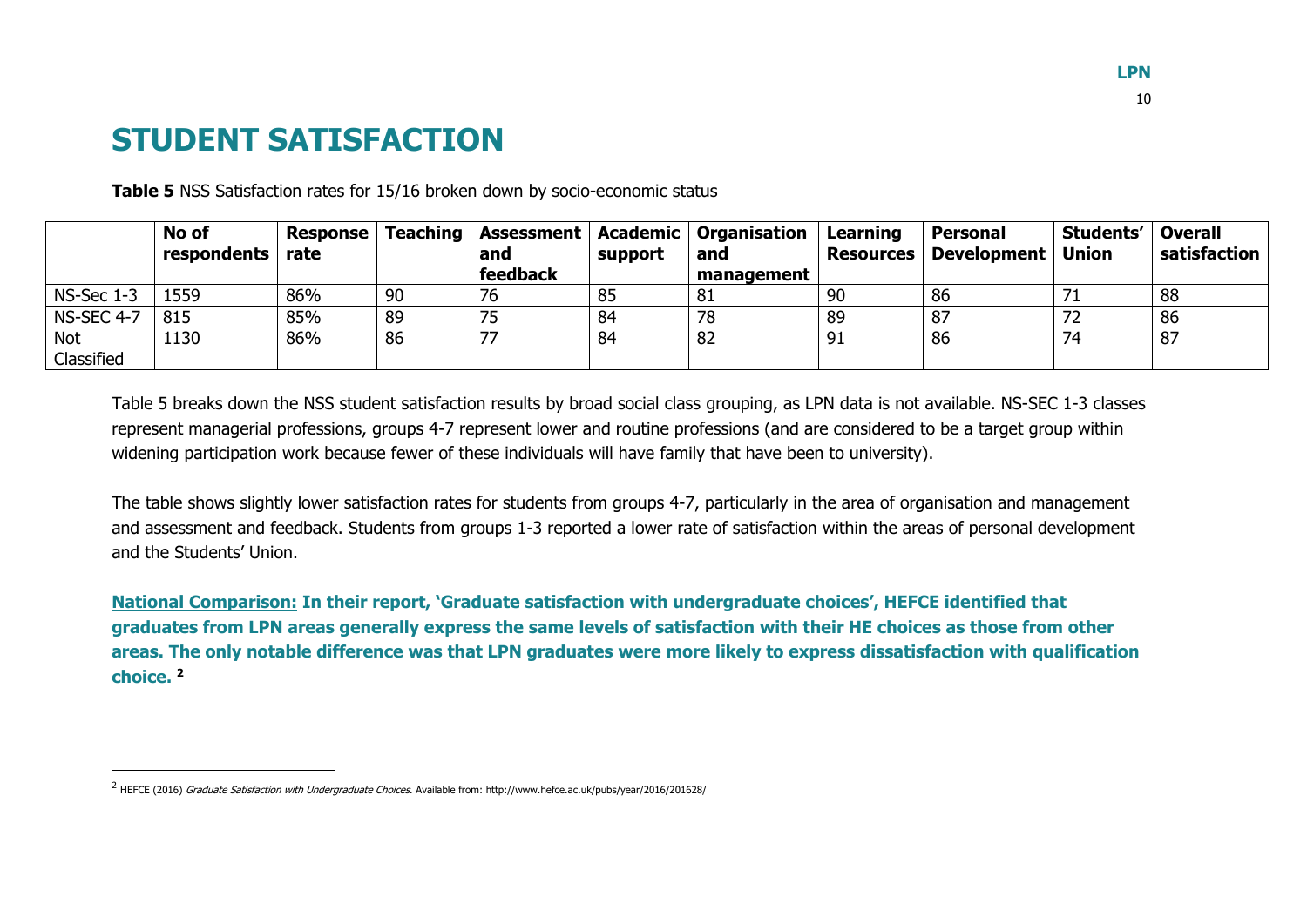# <span id="page-10-0"></span>**GOOD HONOURS AND DEGREE CLASSIFICATION**

**Table 6** shows the breakdown of good honours for young students by LPN status

|                  |        | 13/14          |        | 14/15          | 15/16  |                |  |
|------------------|--------|----------------|--------|----------------|--------|----------------|--|
|                  | Enrols | Good<br>Hons % | Enrols | Good<br>Hons % | Enrols | Good<br>Hons % |  |
| <b>LPN Young</b> | 418    | 74.4%          | 390    | 71.8%          | 407    | 74.7%          |  |
| Other            | 4,570  | 76.0%          | 3,806  | 75.8%          | 3,721  | 77.5%          |  |

Table 6 shows that the proportion of young LPN students achieving good honours has consistently remained lower than the proportion other students have achieved but over time, has increased by 0.3pp.

### **Figure 1**

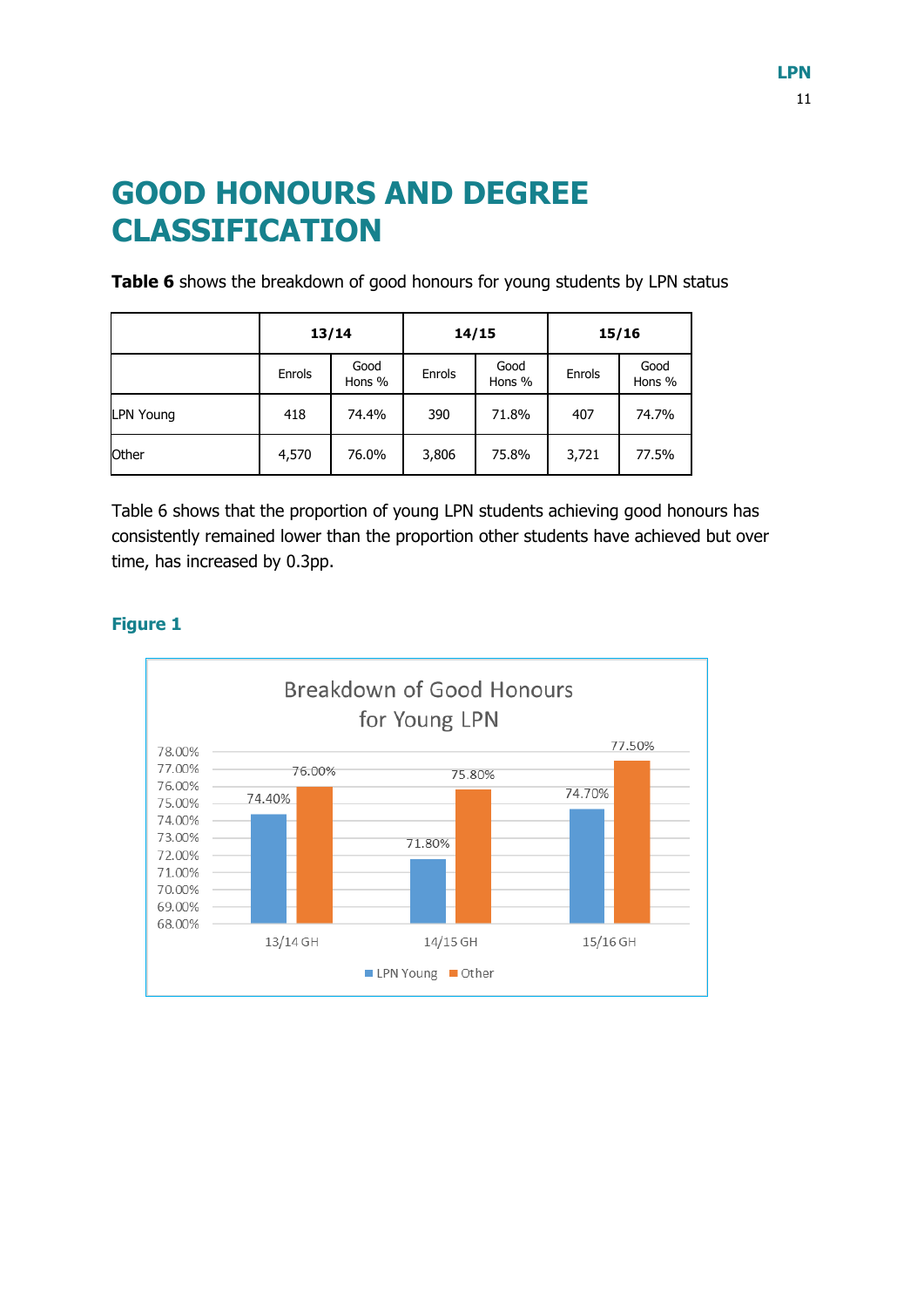|                           |                  | 13/14  |                | 14/15  |                               | 15/16  |                               |  |
|---------------------------|------------------|--------|----------------|--------|-------------------------------|--------|-------------------------------|--|
| <b>Faculty</b>            | Category         | Enrols | Good<br>Hons % | Enrols | Good<br>Hons<br>$\frac{0}{0}$ | Enrols | Good<br>Hons<br>$\frac{0}{0}$ |  |
| Arts, Creative Industries | <b>LPN Young</b> | 96     | 83.3%          | 105    | 77.5%                         | 111    | 77.5%                         |  |
| and Education             | Other            | 1126   | 80.0%          | 879    | 78.8%                         | 849    | 82.9%                         |  |
| <b>Business and Law</b>   | <b>LPN Young</b> | 103    | 67.9%          | 87     | 77.3%                         | 90     | 83.4%                         |  |
|                           | Other            | 905    | 75.2%          | 851    | 79.8%                         | 746    | 81.3%                         |  |
| Environment and           | <b>LPN Young</b> | 80     | 76.3%          | 73     | 69.9%                         | 71     | 69.0%                         |  |
| Technology                | Other            | 795    | 75.5%          | 636    | 77.0%                         | 623    | 72.9%                         |  |
| Health and Applied        | <b>LPN Young</b> | 123    | 72.4%          | 101    | 66.4%                         | 112    | 72.3%                         |  |
| Sciences                  | Other            | 1485   | 76.1%          | 1189   | 74.2%                         | 1233   | 76.5%                         |  |

**Table 7** Good honours rates for young students by LPN status across faculties

Table 7 shows that the pattern evidenced in table 6 is largely consistent across all four faculties. In 15/16, the rate of good honours achieved by LPN Young students is lower than the rate achieved by other students. The only exception is within FBL where over time, the rate of LPN Young good honours has steadily increased at a higher rate than other students (+15.5pp).

In comparison, over the three-year period, ACE and FET have seen a decrease in the rate of good honours achieved by LPN Young students. In HAS, the rate has fluctuated but decreased slightly across the overall period.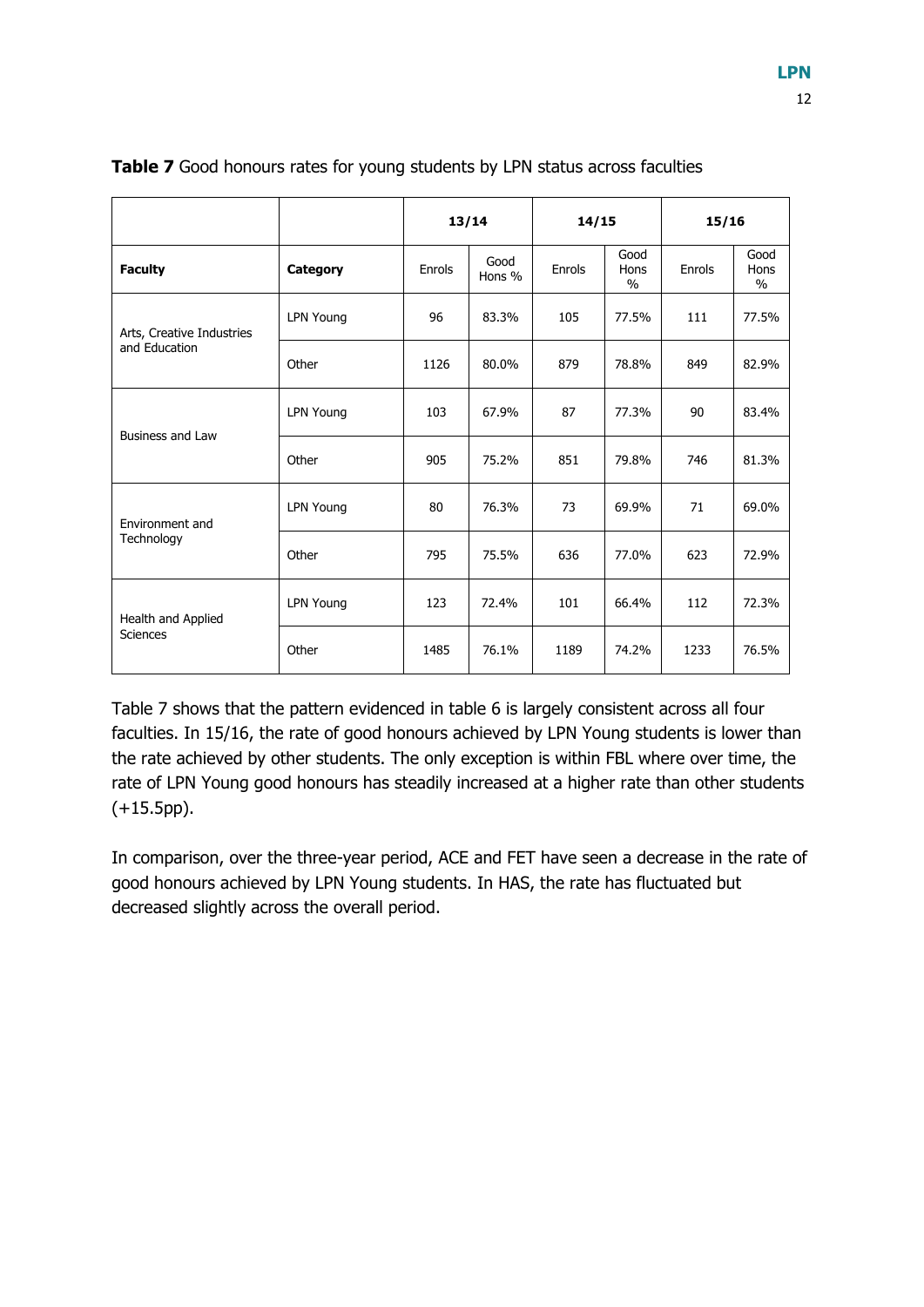|               | 13/14 |                |       |       | 14/15 |                |             | 15/16 |       |                |       |       |
|---------------|-------|----------------|-------|-------|-------|----------------|-------------|-------|-------|----------------|-------|-------|
| $\frac{0}{0}$ | 1st   | U <sub>2</sub> | ᄕ     | 3rd   | 1st   | U <sub>2</sub> | ᄕ           | 3rd   | 1st   | U <sub>2</sub> | -L2   | 3rd   |
| LPN Young     | 22.5% | 51.9%          | 23.0% | ∠.63% | 22.6% | 49.2%          | 24.1%       | 4.10% | 22.9% | 51.8%          | 21.9% | 3.44% |
| Other         | 23.1% | 52.8%          | 21.5% | 2.58% | 24.0% | 51.8%          | 21.2%<br>21 | 3.05% | 24.8% | 52.7%          | 19.9% | 2.63% |

Table 8 shows that over the three-year period, young students from LPN postcodes have achieved a lower proportion of good honours; over time, the rate of firsts achieved by young LPN students has increased by 0.4pp however, the rate of 2.1s achieved by young LPN students has fluctuated and decreased by 0.1pp.

Over time, the proportion of young LPN students achieving a 2.2 and third has consistently been slightly higher than the rate achieved by other students but in 15/16, both rates have decreased; in particular, the rate of LPN Young students achieving a 2.2 has decreased by 2.2pp.

**Table 9** Degree classification rates for young students by LPN status by faculty, over time

**Table 8** Degree classification rates for young students across the university by LPN status over time

| 13/14      |                  |       |       |       |       |       |       | 14/15 |       |       | 15/16 |       |       |  |
|------------|------------------|-------|-------|-------|-------|-------|-------|-------|-------|-------|-------|-------|-------|--|
|            | Faculty / LPN    | 1st   | 2:1   | 2:2   | 3rd   | 1st   | 2:1   | 2:2   | 3rd   | 1st   | 2:1   | 2:2   | 3rd   |  |
| ACE        | <b>LPN Young</b> | 20.3% | 63.0% | 15.6% | 1.04% | 17.2% | 60.3% | 18.7% | 3.83% | 22.5% | 55.0% | 18.9% | 3.60% |  |
| <b>ACE</b> | Other            | 21.2% | 58.7% | 17.7% | 2.31% | 22.4% | 56.4% | 18.5% | 2.62% | 23.1% | 59.8% | 14.5% | 2.59% |  |
| <b>FBL</b> | <b>LPN Young</b> | 24.1% | 43.8% | 28.2% | 3.89% | 31.1% | 46.2% | 19.2% | 3.46% | 22.2% | 61.2% | 13.3% | 3.33% |  |
| <b>FBL</b> | Other            | 24.3% | 51.0% | 22.3% | 2.45% | 24.9% | 54.9% | 18.6% | 1.64% | 25.7% | 55.6% | 16.9% | 1.78% |  |
| <b>FET</b> | LPN Young        | 30.0% | 46.3% | 22.5% | 1.25% | 30.1% | 39.7% | 28.8% | 1.37% | 28.2% | 40.8% | 25.4% | 5.63% |  |
| <b>FET</b> | Other            | 27.7% | 47.8% | 23.3% | 1.26% | 30.2% | 46.9% | 21.4% | 1.57% | 31.6% | 41.3% | 24.9% | 2.25% |  |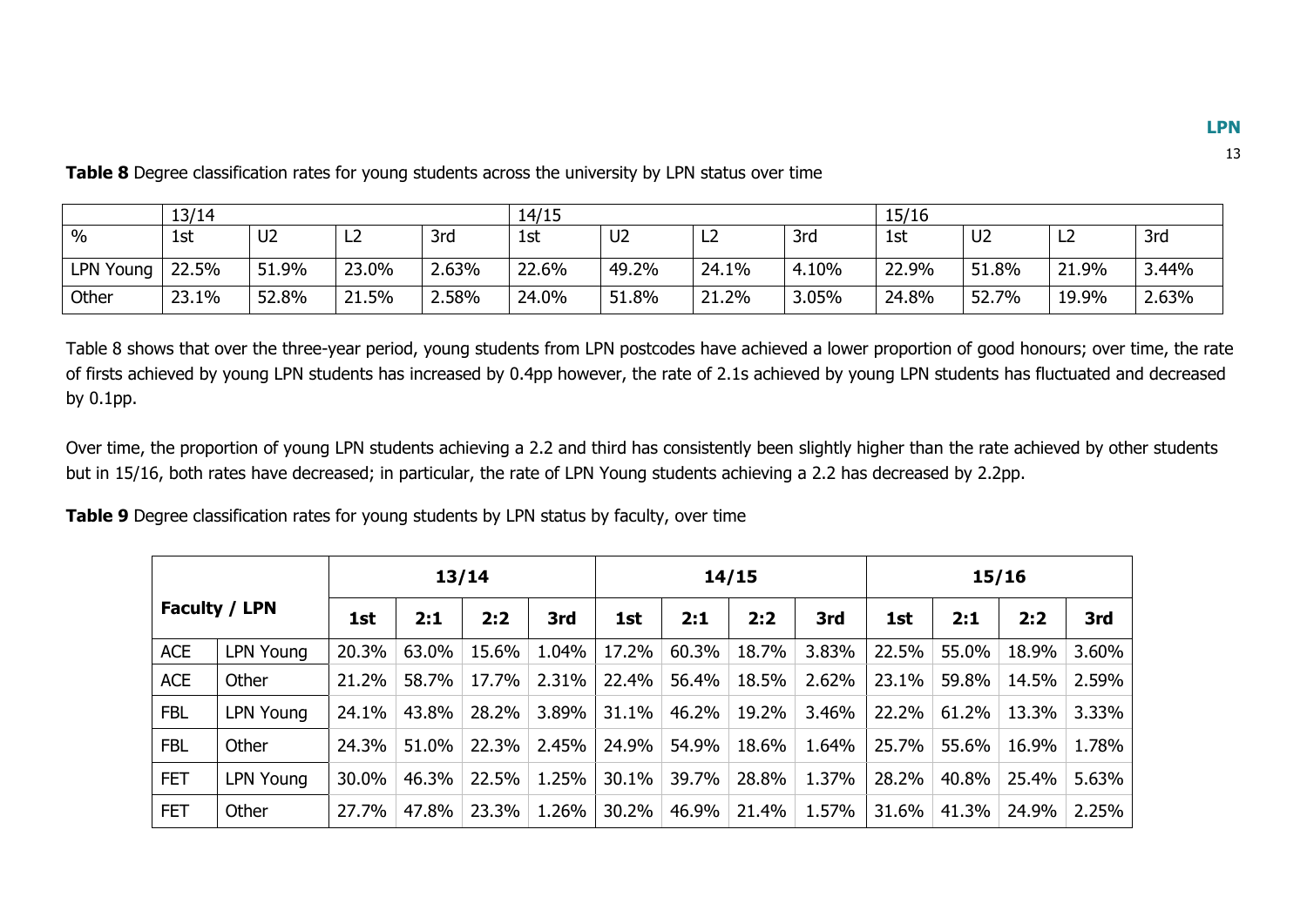| <b>HAS</b> | LPN Young   17.7%   54.7%   23.5%   4.06%   18.9%   47.6%   29.6%   3.97%   18.8%   53.5%   25.9%   1.79% |  |  |  |                                                                                       |  |  |
|------------|-----------------------------------------------------------------------------------------------------------|--|--|--|---------------------------------------------------------------------------------------|--|--|
| <b>HAS</b> | Other                                                                                                     |  |  |  | │22.6% │53.5% │21.2% │2.68% │23.2% │50.9% │22.0% │3.79% │22.5% │54.0% │21.4% │2.08% │ |  |  |

- In ACE, the rate of 2.1s achieved by LPN Young has decreased across the period (8pp) however; the rate of firsts achieved has increased (2.2pp).
- In FBL, LPN Young students are achieving a comparable, and in some cases, higher rate of good honours than other students; across the period, the rate of LPN Young students achieving a 2.1 has increased by 17.4pp.
- In FET, rates of good honours have remained largely comparable or show a slight gap but over the three-year period, LPN Young students have increasingly been achieving a 2.2 (2.9pp) or third (4.38pp).
- In HAS, the rate of LPN Young students achieving good honours has remained steady and the rate at which LPN Young have achieved a third has decreased each year.